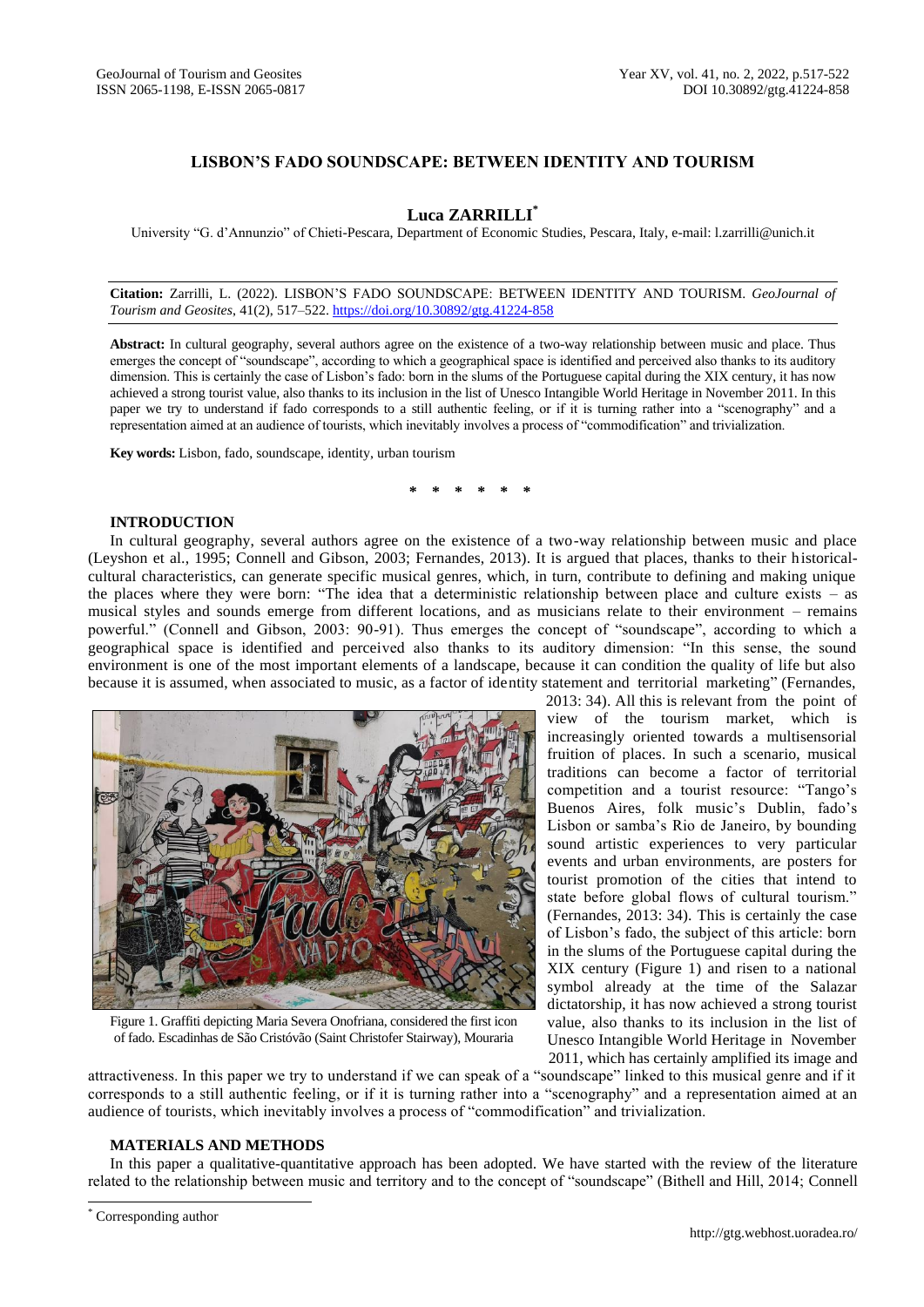and Gibson, 2003; Fernandes, 2013; Gibson and Connell, 2005; Leyshon et al., 1995; Norton and Matsumoto, 2019; Quinn, 1996). Then we have focused on the literature specific to fado (Bay Frydberg, 2012; Belo and Branco, 2010; Elliott, 2010; Fonseca, 2011; Gasparotto, 2014; Menezes Bastos, 2007; Pereira, 2008; Pimentel, 1904). We have made several field missions in Lisbon between 2016 and 2022, aimed at identifying the places of fado and its ways of fruition, both from the local and the tourist points of view. By crossing the findings obtained through field missions with data from different sources (Portal do Fado; Museu do Fado; Google map), we have quantified and located the public places intended for listening to live fado. Finally, for the toponymic analysis, we have analysed the lyrics of the 7.950 songs listed in the Portal do Fado (www.portaldofado.net), which is the official website dedicated to this musical genre.

#### **Lisbon's tourist attractiveness**

Since the late nineties there has been a constant growth of international tourism in Portugal, also thanks to the creation of new infrastructures and the organization of major events, such as the 1998 EXPO and the 2004 European football championships (De Iulio, 2010). Of course, this positive trend concerns above all the city of Lisbon, for which we can speak of a tourist boom comparable to that experienced by Barcelona since the early nineties. At the base of this success there is certainly the consolidation of the tourist image of Lisbon, which is turning into a "must-see" of urban tourism: it was declared "World's Leading City Break Destination" in 2018 and 2019, to name just the most recent of the awards obtained. The covid 19 pandemic has certainly brought about a halt to this trend. However, the prompt and effective response that national and city authorities have given to the emergency has created the prospects for a recovery in the sector in the short term.

Lisbon's tourist attractiveness is certainly based on its strong character, which is made up of several elements: a heterogeneous urban landscape with historic and traditional neighborhoods, such as Alfama and Belém, and futuristic urban scenarios, such as that of the Parque das Nações (Park of the Nations), a paradigmatic case of functional conversion of a former industrial area; the hilly topography, which guarantees the city a scenic dimension, with numerous *miradouros*  (view points) and sudden panoramic views; the proximity to the Tagus River, along which some of the most important tourist areas are aligned (Belém, Baixa, Alfama, Parque das Nações, to name the best known), and a tourist resource in itself, thanks to the recovery for leisure activities of the *docas* (docks) and dismissed industrial facilities such as LX Factory and Village Underground (Zarrilli et al., 2019; Zarrilli and Brito, 2021); the monuments in Manueline style, notably the Bélem Tower and the Jerónimos Monastery, which represent well known urban landmarks in the tourist imagery; the original means of transport, such as the funiculars, the *elevador* (lift) de Santa Justa, the *eléctrico* (tram); the extraordinary brightness, an effect of the geographical position, which earned it the nickname of *cidade da luz* (city of the light); the mysterious and vaguely exotic atmosphere, a historical legacy but also a symptom of cosmopolitanism and multiculturalism; its atmosphere a bit bohemian, a bit out of date, intellectual and popular at the same time, in which it is no coincidence that the figures of Fernando Pessoa and Amália Rodrigues shine with particular brilliance, now also risen to the role of "pop" icons in tourist imagery. Coming to the subject of this article, it was noted in this respect that "another good example of how fado has been used to fill the void that followed the loss of African colonies is the fact that in the souvenir shop of the Fado Museum one of the photobiographies of Amália Rodrigues is displayed next to one of Fernando Pessoa, a writer whose partial work remains indissolubly associated with fado imagery and themes. The position of the queen of fado alongside Pessoa is central to the recognition of fado's aptitude to reach non-Portuguese audiences and also imbues the genre with a strong artistic and intellectual aura." (Fonseca, 2011: 55-56. Our translation from Portuguese).

#### **Lisbon, the city of fado**

 $\overline{\phantom{a}}$ 

According to the most accepted interpretation, the word fado derives from the Latin *fatum*, destiny. And it was the historical, cultural and social destiny of imperial and colonial Portugal that made this musical genre essentially urban and imbued with that exquisitely Lusitanian sentiment that is the *saudade*, a kind of melancholic nostalgia that Eduardo Lourenço defined as "the most precious and the most mysterious of all sentiments" (Lourenço, 2006: 33. Our translation from Italian). Through this musical form, a symbolic universe has been built that is continually regenerated, from its origins to the present day, thanks to generations of interpreters who, although innovating (Fonseca, 2011), still refer to tradition, that is, to what can be defined as "an unfinished process of creation-recreation, production-reproduction, continuitydiscontinuity; a system in constant renewal." (Marcos Arévalo, 2007: 26. Our translation from Italian).

The origin of fado is still debated (Pereira, 2008; Gasparotto, 2014), even if its passage through the Luso-Afro-Brazilian universe is now universally recognized (Machado Pais, 2002; Menezes Bastos, 2007; Bay Frydberg, 2012). On the other hand, there is no doubt that fado appeared in Lisbon in the nineteenth century, establishing its places of production and consumption in the popular districts of this city (Mouraria and Alfama) and in social contexts characterized by exclusion and deviance.Subsequently, and increasingly since the 1930s, fado has no longer been performed only spontaneously in the *ruas* (streets) and *tascas* (taverns) of Alfama and Mouraria, but also as a "codified" genre of entertainment in rather expensive and formal venues, the so-called *casas de fado* (fado houses), located above all in the Bairro Alto, the district of night entertainment, to then conquer the theatrical, radio and television spotlights, as well as the record market, and cross the national borders thanks to its most famous interpreter, Amália Rodrigues.

Nowadays, fado, in a traditional version or contaminated with other musical genres, occupies a stable place within the World Music<sup>1</sup>, and has acquired great international visibility through a new wave of performers such as Mísia, Cristina Branco, Ana Moura and especially Mariza, considered by many to be Amália's legitimate heir.

<sup>&</sup>lt;sup>1</sup> World Music, far from being a specific musical genre, is a broad category which includes many musical styles from all over the world, including Western ones (for example Irish folk or Salento pizzica), as well as musical expressions born from the contamination between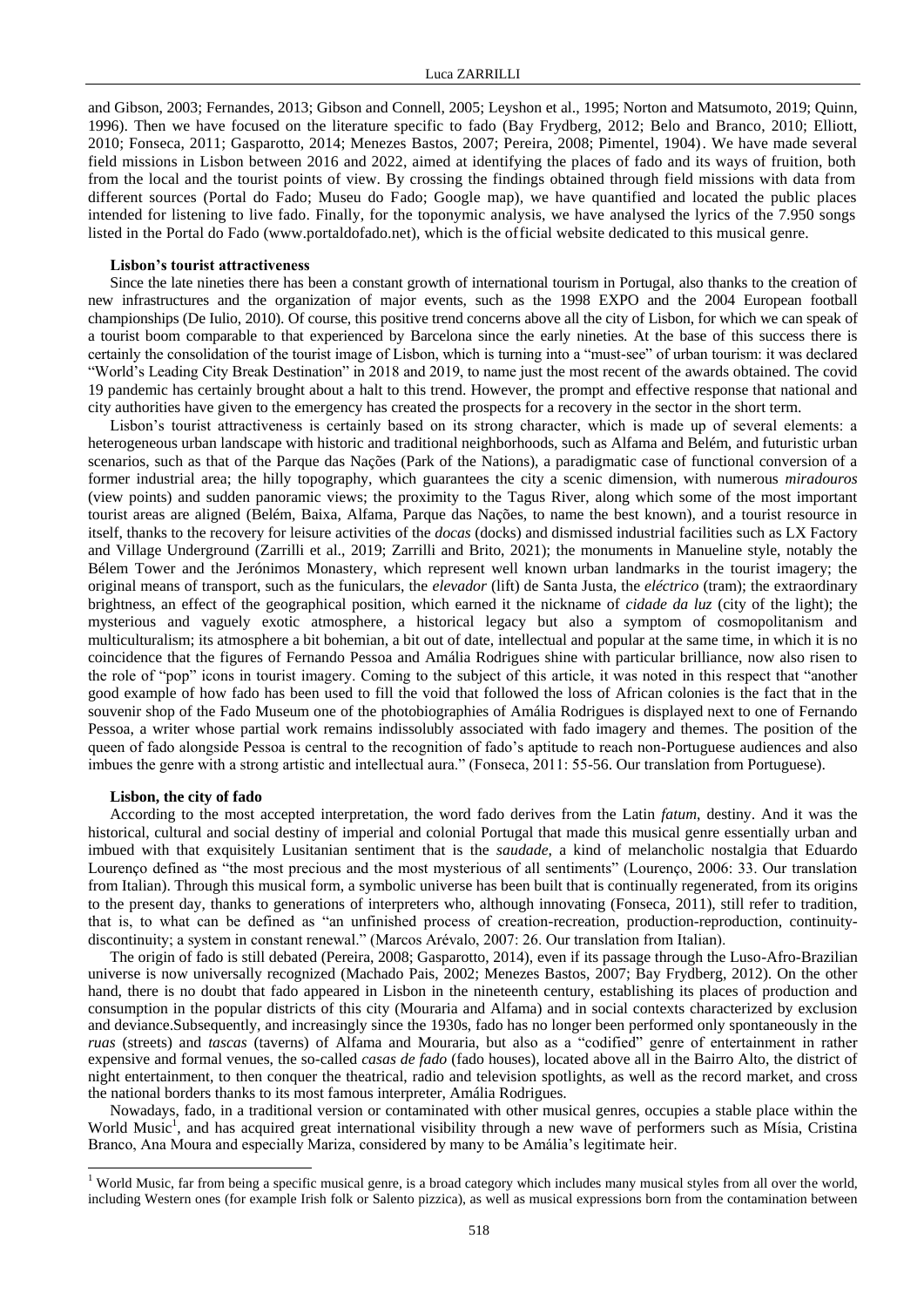#### **Lisbon's fado, between "topophilia" and toponymy**

In the case of the relationship between fado and Lisbon, we believe that it's possible to refer to the concept of "topophilia", a neologism conceived by geographer Yi-Fu Tuan (Tuan, 1974) to describe the emotional ties, which can be of various kinds, between human beings and places, by virtue of specific natural environments or cultural contexts to which one feels connected, both individually and collectively.

In this regard, it is our opinion that in fado, as a musical expression of a given community, a form of " topophilia" towards the city of Lisbon is inherent, as is particularly evident from the titles and the lyrics of the songs, which contain an unusually large number of references to Lisbon and to its topography and heritage. As mentioned before, we analysed the 7.950 songs listed on the website "Portal do Fado", presumably all fado ever composed, looking for toponyms and historical and geographical references to the city of Lisbon, in order to give a quantitative dimension, as far as possible, to a purely qualitative aspect, that is, the aforementioned emotional approach to the city.

If we consider the titles of the songs (Figure 2), we find that the term *Lisboa* occurs 172 times<sup>2</sup>. Passing to the lyrics (Figure 3), the term *Lisboa* appears – at least once – in 487 songs<sup>3</sup>. The term *Tejo* (the Tagus River) occurs 20 times in the titles and 229 in the lyrics. Among the districts, the most mentioned, predictably, are those related to the origins of fado and its traditions, diffusion and performance: *Mouraria*<sup>4</sup> (46 occurrences in the titles, 223 occurrences in the lyrics) and *Alfama* (25 and 168 occurrences respectively). In total (Figures 3 and 4), we have found 353 toponyms in the titles and 2.056 toponyms in the lyrics that can be directly or indirectly associated to the city of Lisbon as a whole, to its geographical elements (e.g. the Tagus Rivers) or to parts thereof (neighbourhoods, specific streets, squares, monuments, *casas de fado*, theatres, restaurants, bars, infrastructures, transportation means), confirming what was observed by Elliott: "One of the main lyrical themes of fado is the city itself, particularly those areas most associated with the music's origins such as Mouraria, Alfama and Bairro Alto. A mythology of place is summoned up in fado songs texts that attempts to trace the remembered and imagined city of the past via a poetics of haunting" (Ellio tt, 2010: 1).



occurrences of toponyms by area/neighborhood (Source: elaboration on data https://www.portaldofado.net/)



#### **The tourist dimension of fado**

 $\overline{\phantom{a}}$ 

It can be argued that there is a special bond and an inseparable link between the city of Lisbon and fado as a musical genre. Therefore, if there are no doubts about the intrinsically identitarian dimension of fado, it should be emphasized how, hand in hand with the opening and international integration of Portugal (1974 Carnati on Revolution; entry into the EEC in 1986), and also on the basis of the recent inclusion of fado in the Unesco list, a tourist relevance of this musical genre enhanced, backed by a growing offer and its use as a "brand" for the city of Lisbon, and more

<sup>3</sup> As in the case of the titles, also in the lyrics *Lisboa* occurs indirectly and metaphorically 10 more times under the terms *lisboeta* and *alfacinha*, for a total of 497 songs.

<sup>4</sup> *Mouraria* is sometimes referred to as *Moirama*, an ancient variant that literally means "group of Moors".

musical genres that we could define as "ethnic" and international pop. Since the 1980s, the English musician Peter Gabriel has carried out a fundamental activity of production and dissemination of World Music through the WOMAD (World of Music, Arts and Dance) international festival and the Real World record label.

<sup>&</sup>lt;sup>2</sup> More precisely, the term *Lisboa* occurs 172 times as such, but an indirect or metaphorical idea of the city occurs 8 more times under the terms *lisboeta* (that means inhabitant of Lisbon), *alfacinha* (that comes from *alface*, lettuce, a nickname to indicate the people from Lisbon) and *Ulissipo* (that comes from *Olisipo*, the ancient Latin toponym of the city, related to the mith of Ulysses: "An old legend states that the city of Lisbon was founded by Ulysses in his journey back home after the war against the city of Troy. During this long and adventurous journey he battled sea monsters and plenty of strange ocean creatures. One day a bolt of lightning appeared and exploded into flames in an unknown land. According to the legend, Ulysses was instructed by Zeus to build a city named Olissipo on the point of impact" [https://www.ulisboa.pt/info/ulisses\)](https://www.ulisboa.pt/info/ulisses).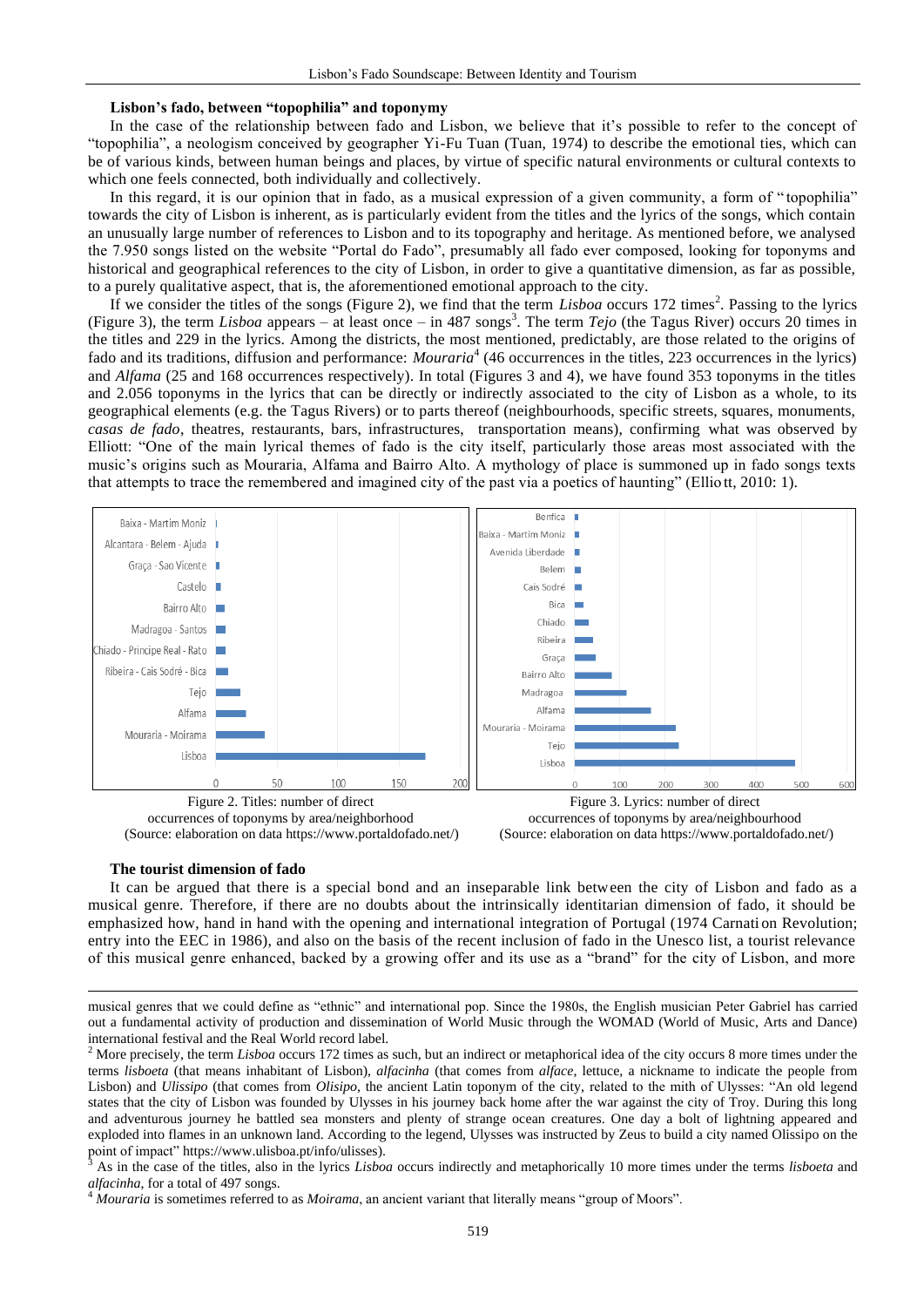generally for Portugal. In this regard, the increasing number of places where it's possible to attend fado shows should be mentioned: sometimes they are simple and cheap *tascas* (taverns), in which fado is performed in a more informal way (the so-called *fado vadio*, that is, vagabond, bohemian); more often they are *casas de fado*, in which the "commercial", not to say "tourist", dimension of musical performance, is clearly evident.





By crossing the findings obtained through field missions with data from different sources (Portal do Fado; Museu do Fado; Google map), it turned out that as of March 2022, despite the difficulties associated with the pandemic, there are in Lisbon at least 53 places open to the public (*casas de fado*, *tascas*, theatres, clubs, bars) where it is possible to listen to fado according to a regular schedule<sup>5</sup>: of these, 29 are located in Alfama, 10 in Bairro Alto, 4 in Chiado and 4 in the Mouraria. The remaining 6 ones are distributed among other central and semicentral districts. A high geographical coincidence between places where fado is performed and places of tourism can be deduced: Alfama, that hosts more than half of the entire fado offer, is perhaps the district that has been most profoundly transformed by the tourism, to the point of being almost completely monopolized by it; it is therefore not surprising that almost all *casas de fado* in Alfama primarily target an audience of tourists (Figure 6).

 $\overline{\phantom{a}}$ 



Figure 5. Lyrics: number of total occurrences of toponyms by area/neighbourhood (Source: elaboration on data https://www.portaldofado.net/)



Figure 6. Tourist advertisement for a *Casa de fado* in Alfama (Source: author)

The same can be said for Bairro Alto that, together with the neighboring Chiado, is the main area for evening and night entertainment, especially for younger tourists. It also has a historical heritage in this sense: the first *casas de fado*, born around the 1930s, were mainly located in this district. Mouraria, which is the neighbourhood most intrinsically linked to the fado of the origins and which is building its tourist image also on the "fado identity"<sup>6</sup>, paradoxically has only 4 places offering fado performances. But the paradox is apparent: the tourist development of Mouraria is still at an early stage, while its reputation as a "difficult" neighbourhood, to be avoided at night-time – that is, in the hours typically dedicated to fado – resists. Moreover, it should be stressed that fado performances aimed at local people are often extemporaneous and escape institutional venues, official schedules and thorough advertising: this is certainly the case for Mouraria.

Still on the topic of the tourist relevance of cultural traditions, it has been rightly stated that "tourism relies on evidence of cultural activities, incidents from the past, tangible artefacts that can be photographed and attract tour buses and backpackers, a process that 'reflects the importance of such cultural forms as museums, art galleries and historic houses in tourist consumption patterns' (Quinn, 1996: 383)" (cit. in Connell and Gibson, 2003: 222). Therefore, if the living tradition of fado – whether authentic or artificial – is constantly renewed in the *casas de fado* and in the *tascas* of Lisbon, its historical memory, also for the benefit of the tourist market, is entrusted to some emblematic places. Among

<sup>5</sup> Not considering bars, restaurants, *tascas* and clubs where it's possible to attend fado performances episodically or as special events.

<sup>&</sup>lt;sup>6</sup> In the guidelines of the public recovery project of the Mouraria, fado is defined as an "unavoidable brand identity" for the neighbourhood [\(https://www.renovaramouraria.pt/\)](https://www.renovaramouraria.pt/).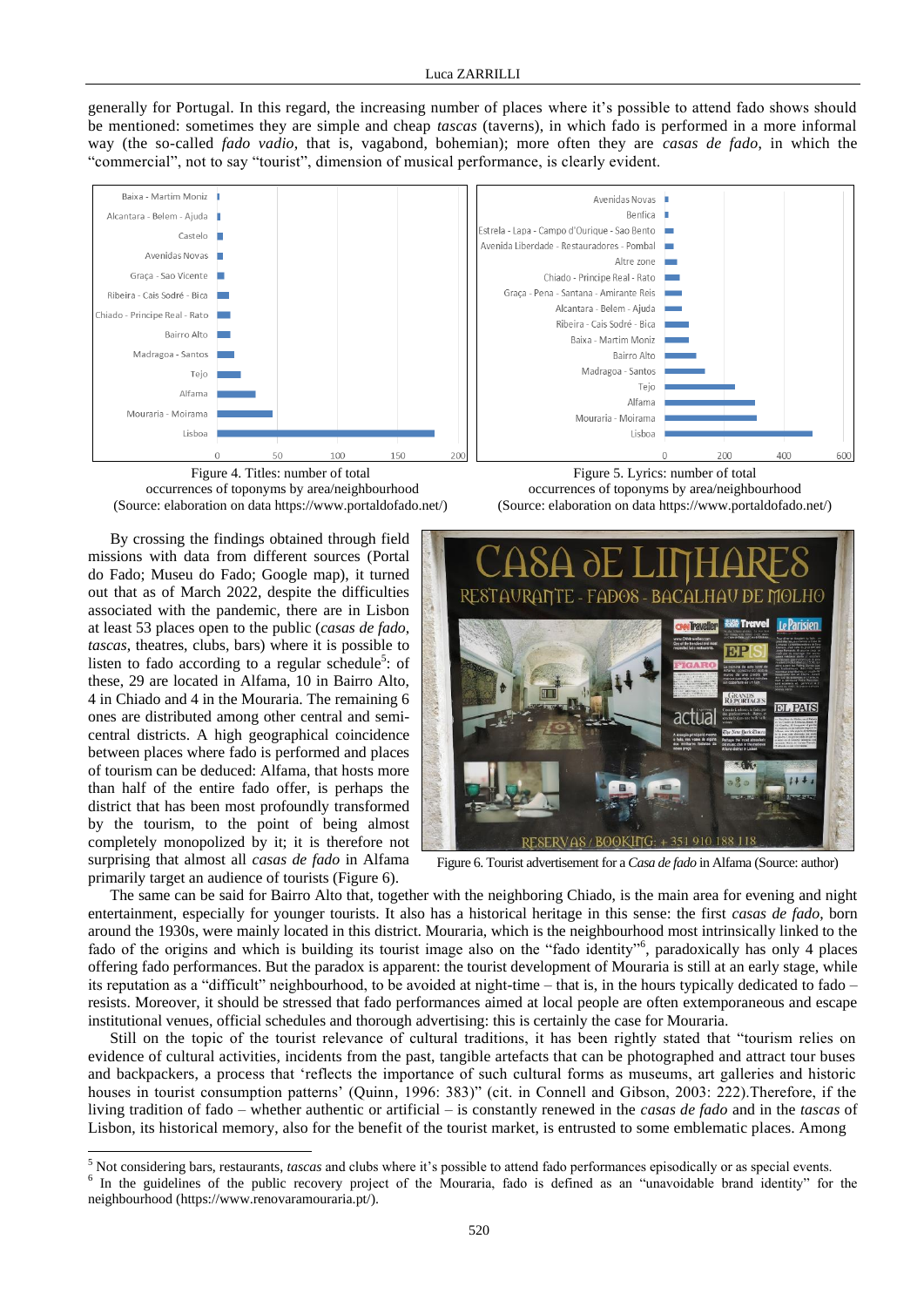these, the Fado Museum should be mentioned, inaugurated in 1998, the year in which the Portuguese capital hosted the International Exposition and which marked a turning point for its tourism development. As stated in the presentation notes that can be found in the official website, the Fado Museum was born with the intention of celebrating "the exceptional value of Fado as an identifying symbol of the City of Lisbon, its deep roots in the country's cultural tradition and history, its role in the affirmation of cultural identity and its importance as a source of inspiration and intercultural exchange between peoples and communities" [\(https://www.museudofado.pt/missao,](https://www.museudofado.pt/missao) our translation from Portuguese). In addition to the Museum, there are several other "places of fado" which are not only of historical but also of tourist interest. In this regard, we can mention the Amália Rodrigues House Museum, located in the São Bento area and managed since 2001 by the homonymous foundation, and the Fernando Maurício House in Mouraria, dedicated to the memory of the famous *fadista*, open to the public in 2015 with the support of the Fado Museum.

In recent years there has also been an increase of guided tours specifically addressed to fado in its many aspects: history, traditions, legends, characters, places, methods, rituals<sup>7</sup>. These tours generally consist of a walking itinerary in the "places of fado", located between Alfama and Mouraria, during which the tourist is provided with the basic notions of this musical genre and its history. They end in a *casa de fado* or in a *tasca*, where the program includes live performances and a dinner based on traditional cuisine. Finally, the souvenir market should be mentioned: the "symbols" *par excellence* of fado – the Portuguese guitar and the figure of Amália Rodrigues – are now among the most typical elements of the city and its iconography: their serial reproduction helps to feed a "consumerist" vision of this musical genre. Furthermore, fado records and DVDs are widely available not only in specialized shops, but also in those commercial facilities typically intended for tourists (souvenir shops, museum shops, stalls, etc.) (Figure 7).



Figure 7. Stall in the *Feira da Ladra* market near Alfama, very popular with tourists (Source: author)

Figure 8. "O fado mora aqui! (Fado lives here!)". Interior of the *tasca* "Os amigos da Severa", Mouraria (Source: author)

#### **CONCLUSIONS**

 $\overline{\phantom{a}}$ 

"*O fado é canção bairrista*" (fado is a song of the neighbourhood), says the text of "Fado Antigo", written by the famous interpreter and author Manuel de Almeida (www.portaldofado.net). The fado is therefore essentially a song of the *bairro*, "of the neighborhood", and of the *bairro* – literally and metaphorically understood – it sings the stories, the people, the places, the feelings, the passions. Despite its intrinsically "local" nature, fado nevertheless has a universal inspiration and an expressive force that have allowed several generations of performers, from Amália Rodrigues to Mariza, to establish themselves worldwide. The growing international reputation of fado and the intense tourist development that Portugal and Lisbon have experienced since the eighties have paved the way for a tourist dimension of this musical genre. The establishment of the Fado Museum and other memorial sites (the Amália Rodrigues House Museum, the Fernando Maurício House), as well as the inclusion of fado on the Unesco List, represent further steps in this direction.

The use of fado as a tourist resource is, in our opinion, a clearly visible process, well evidenced by the constant increase of what we could define as "indicators" of this phenomenon: the high percentage of *casas de fado* and other fado places (like *tascas* and theatres) whose musical offer is clearly aimed at an audience of "laypersons" (which are, in fact, tourists); thematic tours, which are obviously conceived for the tourist market; souvenirs inspired by the "symbols" of fado; the selling of fado records and DVDs even in commercial spaces intended for tourists.

Coming back to the initial questions of this work, we first believe that a "fado soundscape" is not only a suggestive metaphor, but an expression capable of describing the visual and auditory impact of the elements mentioned above, which make fado and its cultural traits a specific component of everyday life in Lisbon, clearly perceptible by those who live in the city, or at least in some of its neighborhoods, such as Alfama, Mouraria and Bairro Alto, in a stable or a sporadic way.

The answer to the second question – whether fado corresponds to an authentic feeling or it is rather turning into a tourist product – is more demanding, as authenticity and artificiality are subjective categories that greatly depend on individual

<sup>&</sup>lt;sup>7</sup> Through a simple search on google carried out on April 4, 2022, it turned out that at least 22 local tour operators and international platforms offer fado tours of different prices and durations.